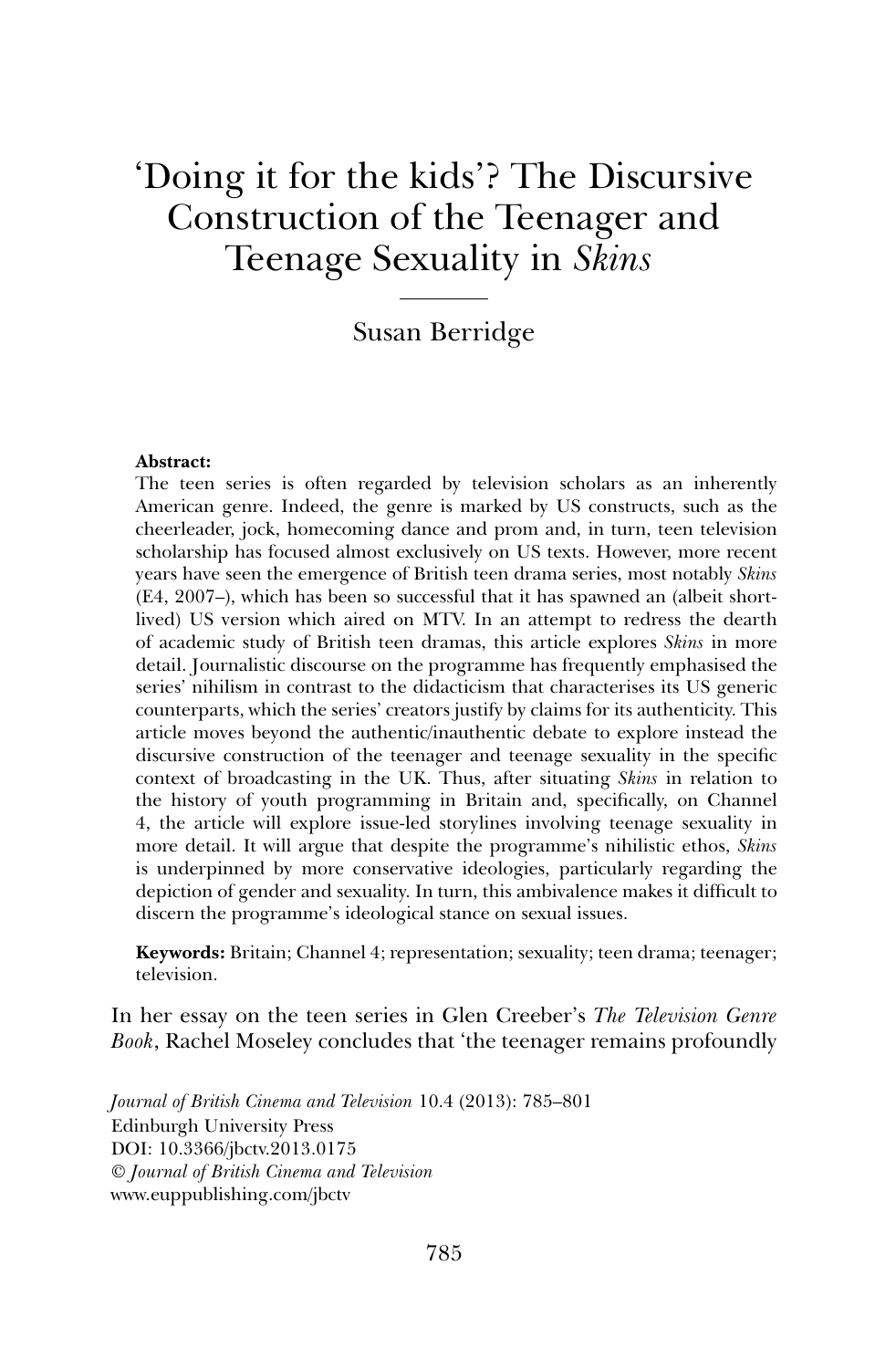American', thereby implying that the teen drama series is a uniquely American genre (2001: 43). Indeed, the genre is marked by US constructs, including cheerleaders, jocks and homecoming dances, and US teen drama series have featured on British television schedules since the early 1990s. In turn, teen television scholarship has focused almost exclusively on US programming, particularly *Buffy the Vampire Slayer* (WB/UPN, 1997–2003) and *Dawson's Creek* (WB, 1998–2003). However, more recent years have seen the emergence of British teen series, most notably E4's *Skins* (2007–), which focuses on a group of seventeen-year-olds living in Bristol and has run for six series. The programme's success is further indicated by the (albeit short-lived) US remake which aired on MTV in 2011.

Journalistic discourse surrounding the programme has been at pains to stress its difference from its US generic counterparts. Perhaps the most obvious of these differences is the series' treatment of sex and sexuality. Issues of sexuality become central to the teen genre as its teenage characters mature. Their sexual development is key in marking the transition from childhood to adulthood and series often emphasise significant moments in this process such as first kisses, dates and sexual experiences. *Skins* is no exception. The narrative trajectory of this series mirrors normative sexual development. The pilot episode concerns central male teen Sid (Mike Bailey) trying (and failing) to lose his virginity, while the following two series focus on his romantic relationship with on/off girlfriend Cassie (Hannah Murray). However, while US teen series portray this liminal teenage period as a particularly vulnerable stage, placing strong emphasis on the teenagers' sexual vulnerability, *Skins* instead emphasises teenage independence, rebellion and nihilism. In turn, underage drinking, drug use and casual sex are portrayed not as problems to be solved (as they typically are in US series) but as everyday facts of teenage life. Indeed, the teenagers of *Skins* have multiple sexual partners and the programme features much more frequent and explicit sexual representations than traditional US teen dramas. In part, this heightened teenage sexual activity is related to the shorter narrative length of British series. While one series of a US teen drama typically consists of 22 episodes, a series of *Skins* lasts just nine or ten. Yet these more frequent portrayals of sexual behaviour are related not only to the series' condensed narrative form, but also to the different discursive construction of the figure of the British teenager, as this article will go on to explore.

The justification for this portrayal of teenage behaviour (in a British context) as largely consequence-free is often tied to claims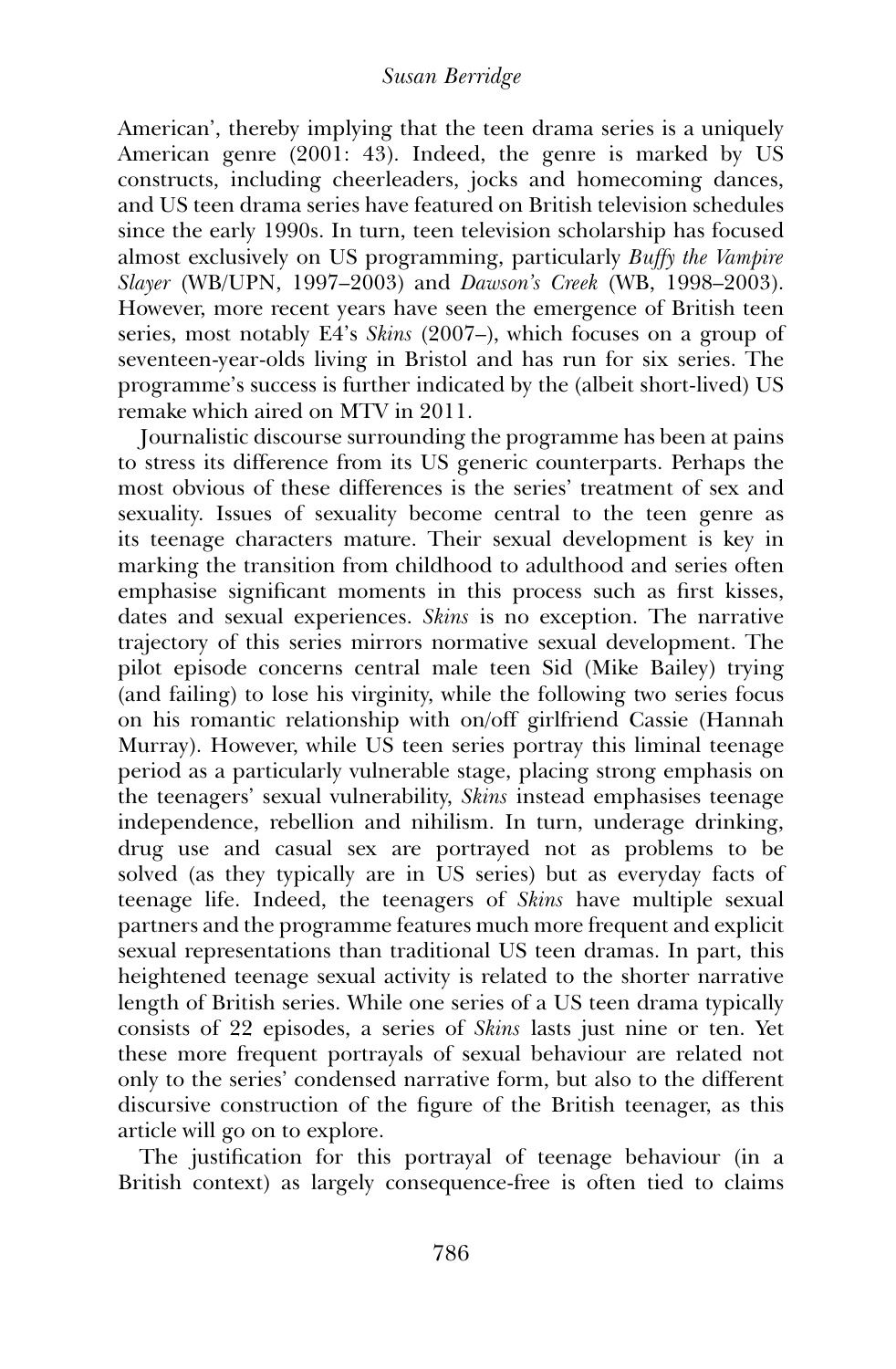## *'Doing it for the kids'?*

of authenticity. To my knowledge, there is no academic scholarship on contemporary British teen drama series, but journalistic discourse surrounding these programmes tends to focus on whether their representations of teenagers and teenage life are authentic or not (Bidisha 2008). As British journalist Edward Behrens argues:

*Dawson's Creek* was the grandfather of teen drama. It allowed teenagers on screen and it allowed them to have their own fantasy lives. It was the first and it was thrilling. But, my God, on reflection, what a fantasy it was. *Skins* may be the coolest show on TV, everyone may want to be in their gang but, thank God it's not in Capeside. Thank God it's true, thank God it's Bristol. Well, thank God it's true at least. (2008: 230)

Behrens' argument hinges upon the notion of authenticity, implying that where *Dawson's Creek* offered a 'fantasy' of teenage life, *Skins* offers a reality. The concept of authenticity pervades both academic and journalistic writing on televisual representations of teenagers, arguably because teenagers are relatively marginal figures on screen and are often conceived of and written by adults. Additionally, sociological research reveals that teenagers view the media as an important source of information and thus arguments about 'authentic' representations are often tied to concerns about the importance of 'positive' depictions. For this reason, televisual representations of teenagers and teenage issues are closely scrutinised by anxious adults. Indeed, there is an underlying belief that teenagers are more susceptible to televisual imagery than are adults and thus in need of adult guidance on how and what to watch.

Not only does this approach rest on an overly simplistic notion of viewer identification, but the notion of authenticity itself is highly contentious; thus I am not interested here in trying to determine whether the programmes' teenage representations are accurately reflecting reality. Instead, the purpose of this article is to explore the discursive construction of the figure of the teenager and of teenage life in *Skins*, focusing specifically on representations of teenage sexuality, and relating these depictions to the series' particular broadcasting and social context. I shall argue that despite its emphasis on teenage nihilism, a closer examination reveals that it is underpinned by a more conservative sexual politics. In turn, this ambivalence has important consequences for its depiction of sexual narratives, particularly those involving sexual violence. *Skins* is unusual in that it changes its teenage cast after every second series and thus, to avoid confusion, in this article I will restrict my analysis to the first two series, which aired on E4 in 2007 and 2008.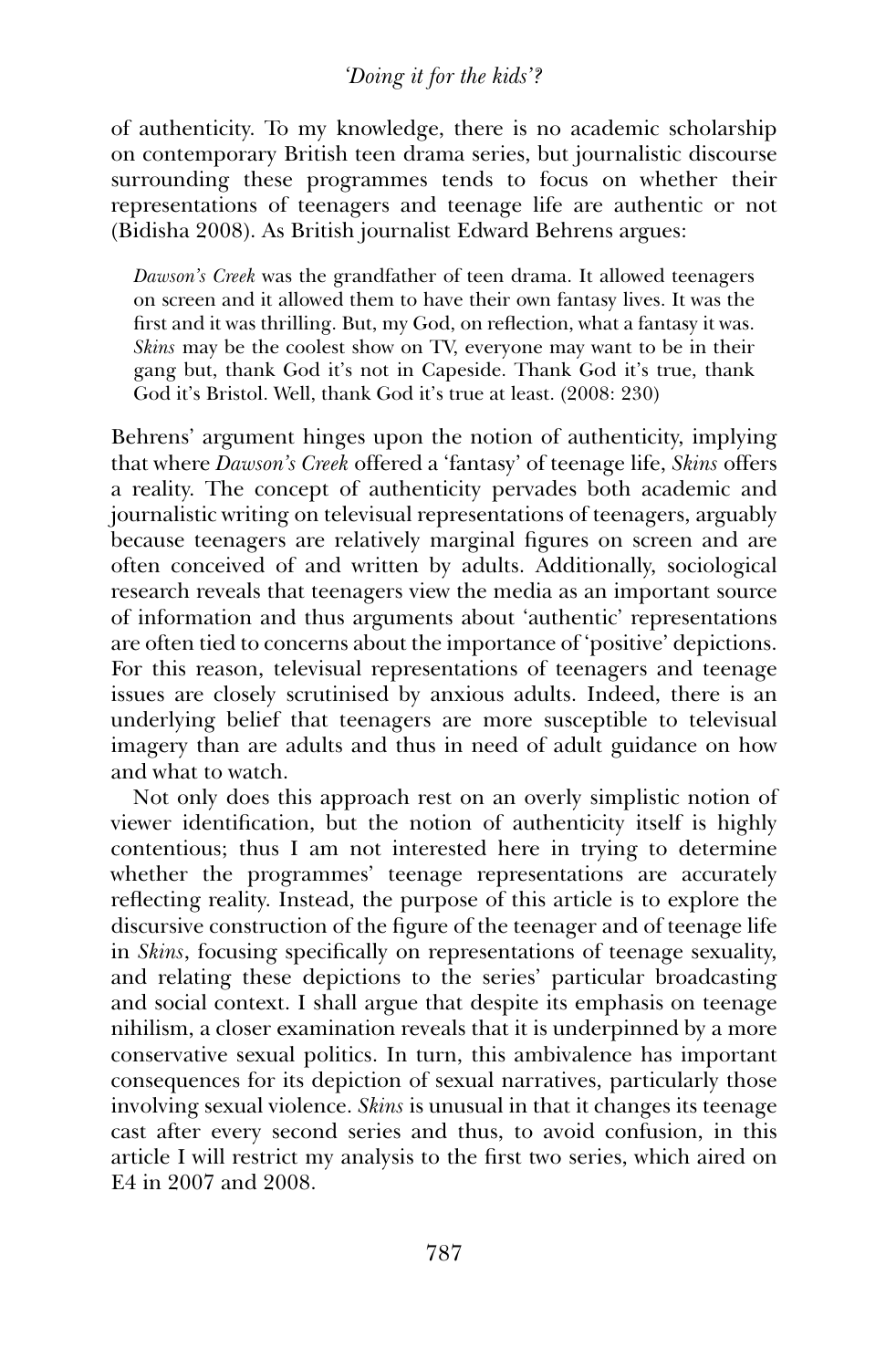## Skins *in context*

The construction of the teenager in *Skins* is inextricably linked to both the history of British youth programming from which this series emerges and to its scheduling in a post-watershed timeslot on E4, Channel 4's digital, youth-oriented channel. Thus it is important to first of all contextualise the series within a broader history of British youth programming, looking specifically at the birth of Channel 4 and E4, as well as wider academic and journalistic debates surrounding youth television in this context.

The national differences in the construction of the teenager can be attributed to the different programming histories from which US and British teen drama series emerge. As Bill Osgerby (2004) explains, US teen drama series emerged from family and, later, teenage sitcoms that centred around white, middle-class characters. In contrast, as Moseley asserts, in Britain 'the teenager was constructed as a problem to be addressed and to be educated, but is rarely the focus of specific provision (apart from pop and rock music programming) other than this remit' (2007: 191–2). This is reflected in television scholarship on British youth and television, which tends to focus on magazine and music formats (Lury 2001; Osgerby 2004). Historically, there has been a dearth of dramatic programming aimed specifically at older British teenagers.

Moseley provides reasons for this lack of British teen dramas, analysing the relationship between British teenagers and television between 1968 and 1982 (2007: 182– 97). Attributing this neglect to the liminality of the teenage stage, she argues that:

It is this 'in-between-ness' (between production departments, schedules and audience sectors), in conjunction with rapidly decreasing drama budgets . . . that has generated the long-standing scarcity of dramatic programming for teenagers in the history of British television. (2007: 187)

Indeed, teenagers and television have traditionally been seen as antithetical constructs, as Lury outlines in her work on British youth television. She argues that while television has typically been associated with the commercial mainstream, youth connotes independence and specialist tastes (2001: 13). As a result of this perceived opposition, there is a prevailing view that teenagers seek their entertainment outside the home. Thus in Britain, the teenage audience has traditionally been addressed by educational programming aimed at schools rather than through entertainment. It is this historical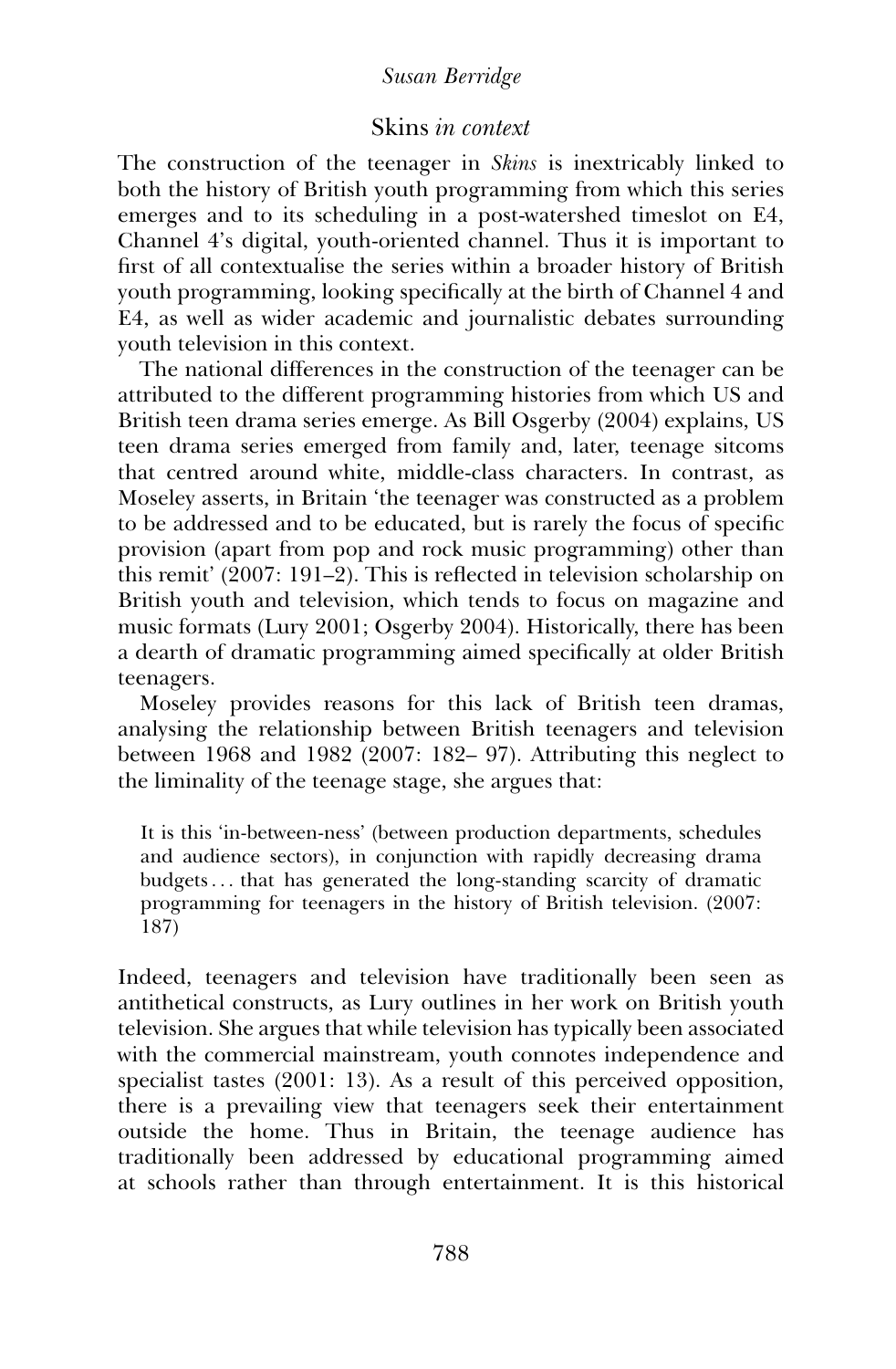construction of the teenager as someone in need of 'information, education and regulation' (Moseley 2007: 185) that British teen drama series are often at pains to disprove or reject, in contrast to the didactic model that still characterises many US series.

As Moseley's study ends in 1982 – the same year that Channel 4 began transmission – she focuses exclusively on ITV and (more so) the BBC. However, the birth of Channel 4 had crucial implications for the construction of the British teenager on television and for the development of contemporary British teen drama series. Built into its remit from the outset was a public service requirement to ensure that its programming catered to special interests and minority groups, including youth, and represented concerns that were not already being addressed by the existing BBC/ITV duopoly. Further, it was to encourage innovation and experimentation in the form and content of this programming. The channel's mode of production, based on commissioning programmes from a newly emerging independent sector, was viewed as central to fostering this diversity (Harvey 1994: 102–32; Doherty et al. 1988).

Channel 4 began transmission, with a strong emphasis on trying to capture the accelerating social and cultural changes in contemporary Britain. This was reflected particularly in programming that challenged the taken-for-granted centrism of British life, caused offence with its supposedly biased and left-wing political and ideological debates, and extended the range of subjects that had previously been shown on television by representing a broad variety of lifestyles. Specifically in relation to sex and sexuality, the channel ran into trouble with sectors of the popular press for its frank sexual representations (Harvey 1994: 117–19).

As part of its address to the margins, Channel 4 specifically targeted youth audiences. Its soap opera, *Brookside* (1982–2003), (created by Phil Redmond who would later go on to create teen soap *Hollyoaks* (1995 continuing) for the same channel), for example, incorporated a greater number of teenage characters than did existing British soaps. But it was primarily its youth programming that proved instrumental in challenging the historical construction of the teenager as someone in need of adult guidance (Hobson 2008: 115). Magazine and music shows such as *The Tube* (1982–7) and *Network 7* (1987–8) constructed British youth differently. As journalist and broadcaster Miranda Sawyer observes in relation to *The Tube*: 'In its early years Channel 4 seemed to be sneaking an entire new generation in the back door whilst the adults tapped their watches at the front' (2008: 226). There was a sense that during this period Channel 4 was addressing British youth on their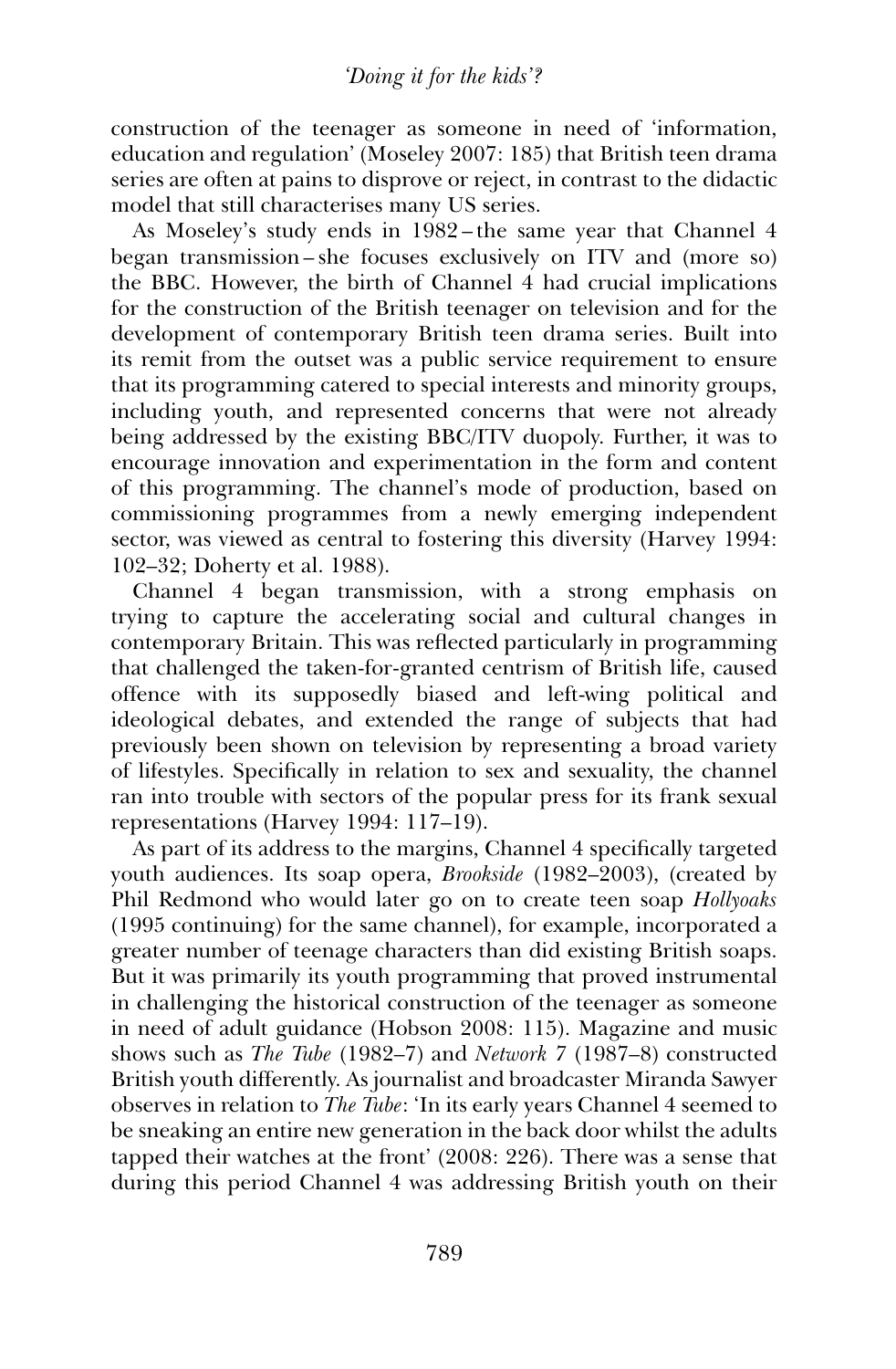own level and free from adult agendas (although is notable that it was still largely adults who made and fronted these programmes).

Lury explores this construction of British youth by television in the late 1980s and early 1990s, making complex connections between the emergence of the post baby-boom generation and the rise of British 'yoof' television at this precise moment in history. She argues that 'this coincidence encouraged an aesthetic sensibility that combined "cynicism and enchantment''. This meant that although they were "not going to be taken for suckers'', young people continued to invest in the pleasures and places produced by television' (2001: 1). Ambivalence, then, is central to British youth programming, as I will discuss in relation to *Skins*.

In mapping this aesthetic across a number of channels, Lury includes a discussion on *Network 7* which, she argues, displayed many 'yoof' aesthetics such as wobbly camerawork, odd angles, bad-taste injokes, garish graphics and an amateur presentational style that was punctuated by frequent mistakes (2001: 30). Further, the programme refused to create an illusion of real space and frequently disrupted the traditional studio setting. The cynicism and enchantment of *Network 7* was derived from this aesthetic style and the mistakes simultaneously distanced viewers by calling attention to the programme's artifice and drew them in by establishing an exciting atmosphere of spontaneous, chaotic and unpredictable live-ness. As Lury explains: 'It is exactly a mixture of belief and disbelief that characterizes the yoof TV aesthetic. It is an uneasy *play* between investment and alienation, between an outsider's distaste and detachment and the insider's investment and knowledge' (2001: 42, emphasis original).

While Lury's study ends in 1995 and does not include analysis of any British youth dramas, this sensibility and aesthetic of 'cynicism and enchantment' can be productively transferred onto *Skins*. While the series does not display many of the aesthetic markers identified by Lury, appropriating instead an aesthetic style that is arguably closer to a British social realist soap, it does demonstrate 'yoof' characteristics in its badtaste humour, which relies upon the juxtaposition of unlikely audiovisual elements. The first episode of series 2 ('Maxxie and Tony'), for example, features two of the central male characters being sexually propositioned by eight-year-old girls. The series also oscillates between cynicism and enchantment in its mode of address, as I shall discuss.

This tonal inconsistency is characteristic of the teen genre more widely. Moseley argues that many US teen drama series offer 'a broad address in which both engagement with the melodramatic/emotional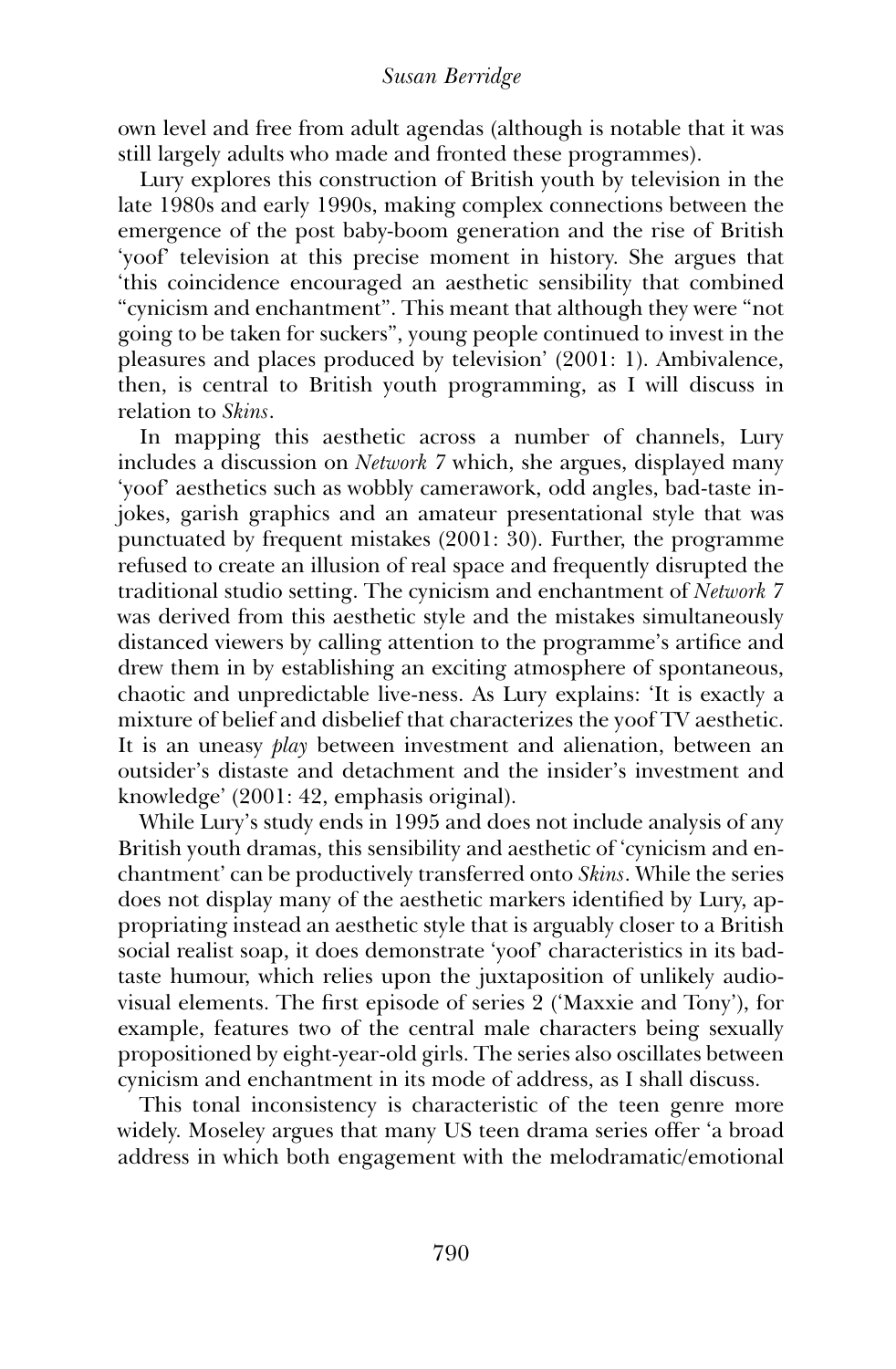and knowing distance can be accommodated', using *Dawson's Creek*'s blend of self-consciousness and intense emotionality as an example (2001: 43). Yet British teen drama series offer a more pronounced example of this broad address, in which the contrasting sensibilities of cynicism and enchantment transcend editing or witty one-liners to be mapped directly onto the image. For example, the series 1 finale of *Skins* ends with the character of Tony (Nicholas Hoult) being hit by a bus. The scene is shocking, dramatic and upsetting, with Tony lying bleeding and unconscious in his younger sister's arms. However, the emotion is undermined when the action suddenly and surreally cuts to Tony's best friend, Sid, singing Cat Stevens' *Wild World* directly into the camera, with the other core cast members, including Tony, joining in. The interplay here between Tony's dramatic accident and the self-conscious musical number has a profound effect on the tone of the scene, making it difficult to know how to react. It is implied that Tony is seriously injured, yet the singing undermines this and suggests that his accident should not be taken too seriously. Additionally, the use of a folksy song from 1970 stands out in a series that predominantly features a contemporary, indie soundtrack that underlines *Skins*' youthful sensibility. On one hand, this makes the scene more memorable and unusual, heightening its emotional impact. Yet, on the other hand, the choice of song is highly jarring, conspicuously drawing attention to the artifice of the scene and complicating notions of audience address.

As illustrated by this scene's uneasy mixture of self-consciousness and emotion, *Skins* can be viewed as a development or continuation of the 'yoof' aesthetic of British programming of the previous decades which, as Lury demonstrates, transcends channel identities. Yet its scheduling on E4 – Channel 4's digital channel – is also relevant to understanding its teenage representations. Indeed, the legacy of the early days of Channel 4 is evident in the ethnic, racial, sexual and class diversity of the teenage characters in *Skins*. For example, the core teenage cast of series 1 and 2 features a black female, a Muslim male and a homosexual male. While US teen dramas also often feature central non-white or homosexual characters, this tends to be an either/or matter. Moreover, the centrality of an openly gay teen can be seen as part of a longer tradition of overt homosexual portrayals on Channel 4 (Arthurs, 2004: 117).

The series' frank treatment of sex, which is apparent in its pilot, can also be linked to a wider history of explicit sexual representations on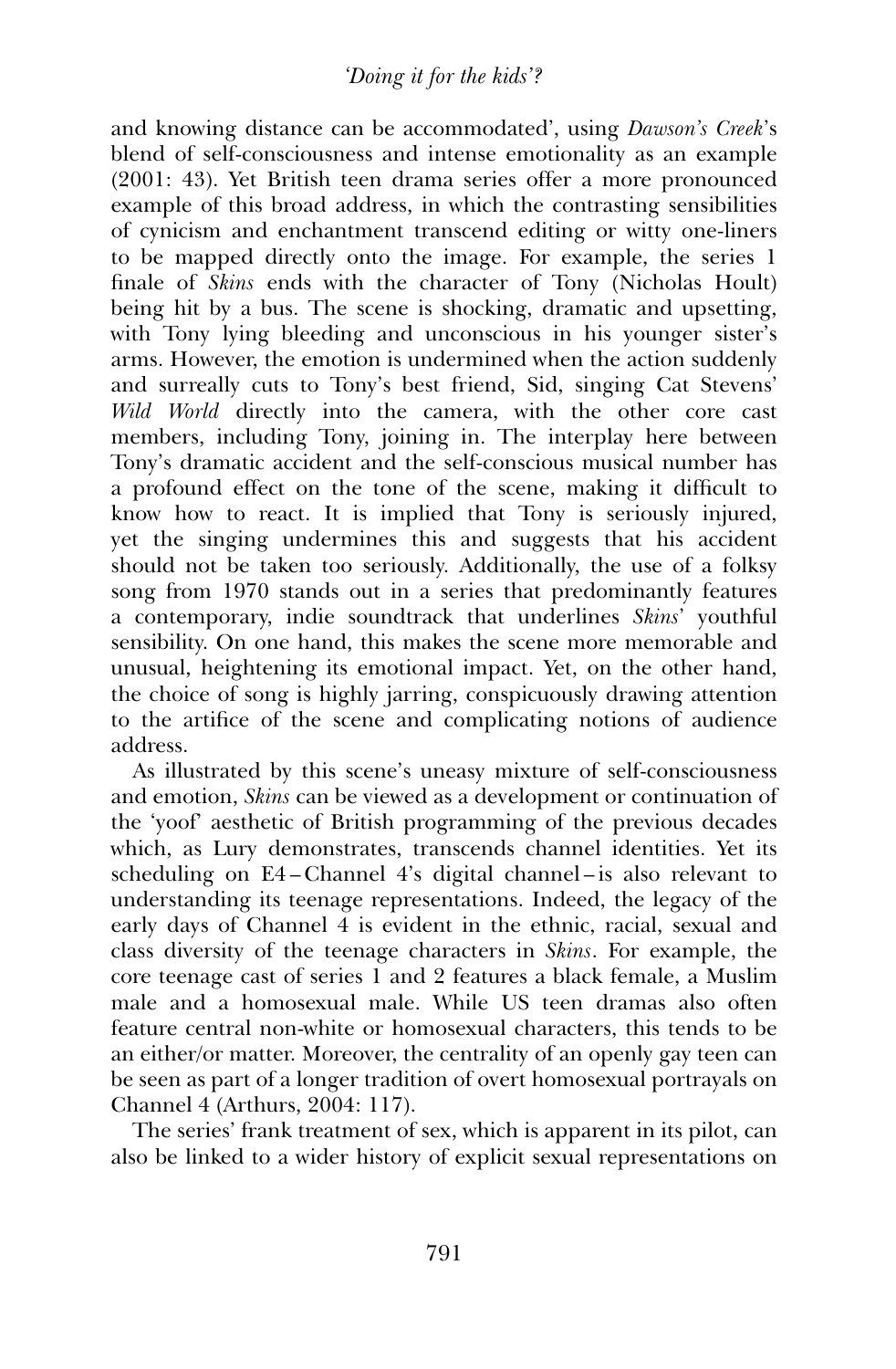Channel 4. *Skins* opens with sexually explicit dialogue as Tony tries to organise Sid losing his virginity, and the episode goes on to feature full male nudity. In contrast, onscreen representations of nudity and masturbation are absent from US teen drama series, which are subject to stricter regulation. In this context it is significant that the DVD box sets for *Skins* bear '18' BBFC certificates while the box sets of *The O.C*. (Fox, 2003–7) and *Smallville* (The WB/CW, 2001–11) are rated '15'. The sexual frankness of *Skins* can also be attributed to its timeslot, airing between 10.00 and 11.00 p.m. Popular journalistic discourse relating to *Skins* echoes early concerns about the contents of Channel 4's programming. For example, the *Herald*, 7 November 2008, ran an article headlined 'Filthy Party-crashing Craze is Blamed on Teen TV Show *Skins*' <sup>1</sup> while the *Telegraph*, 13 April 2007, ran a piece about the same 'craze' entitled 'Police Arrest MySpace Party Girl'.2

Yet it is important to note that *Skins* emerges in a different climate from the early programming on Channel 4. In the 1990s, the channel was subject to much criticism in some quarters over the perception that it was abandoning its public service approach in favour of increasing ratings by importing US programmes, including teen drama series such as *Dawson's Creek*. Debates about the relationship between the channel's public service values and entrepreneurial tendencies (often viewed as mutually exclusive) have plagued Channel 4 since its inception and prevail to this day, with two essays in a recent edition of *Screen* examining this tension (Ellis 2008; Malik 2008). E4 emerged in 2001 as a direct response to such debates. The rationale for the channel was linked to growing evidence from market research that Britain's youth no longer felt a need for public service broadcasting (Born 2003). As a senior strategist for Channel 4 argued: 'There are lots of kids who just would not turn on a BBC channel; they don't think it's got anything for them. So if public service values are going to remain in touch with that generation, E4 is a bridgehead into essentially alien territory' (quoted in Born 2003: 782). One of the ways that E4 targets this youthful demographic is through its teen drama series. At the time of writing, it currently imports US teen series *90210* (2008–continuing) and airs re-runs of *One Tree Hill* (2003–continuing) and *Smallville* (2001–11). However, as Georgina Born argues, there is a tension between E4 directly targeting niche youth audiences and the 'universality principle at the heart of PSB', an argument that Channel 4 counters by claiming that they target youth 'attitudinally rather than demographically' (2003: 791).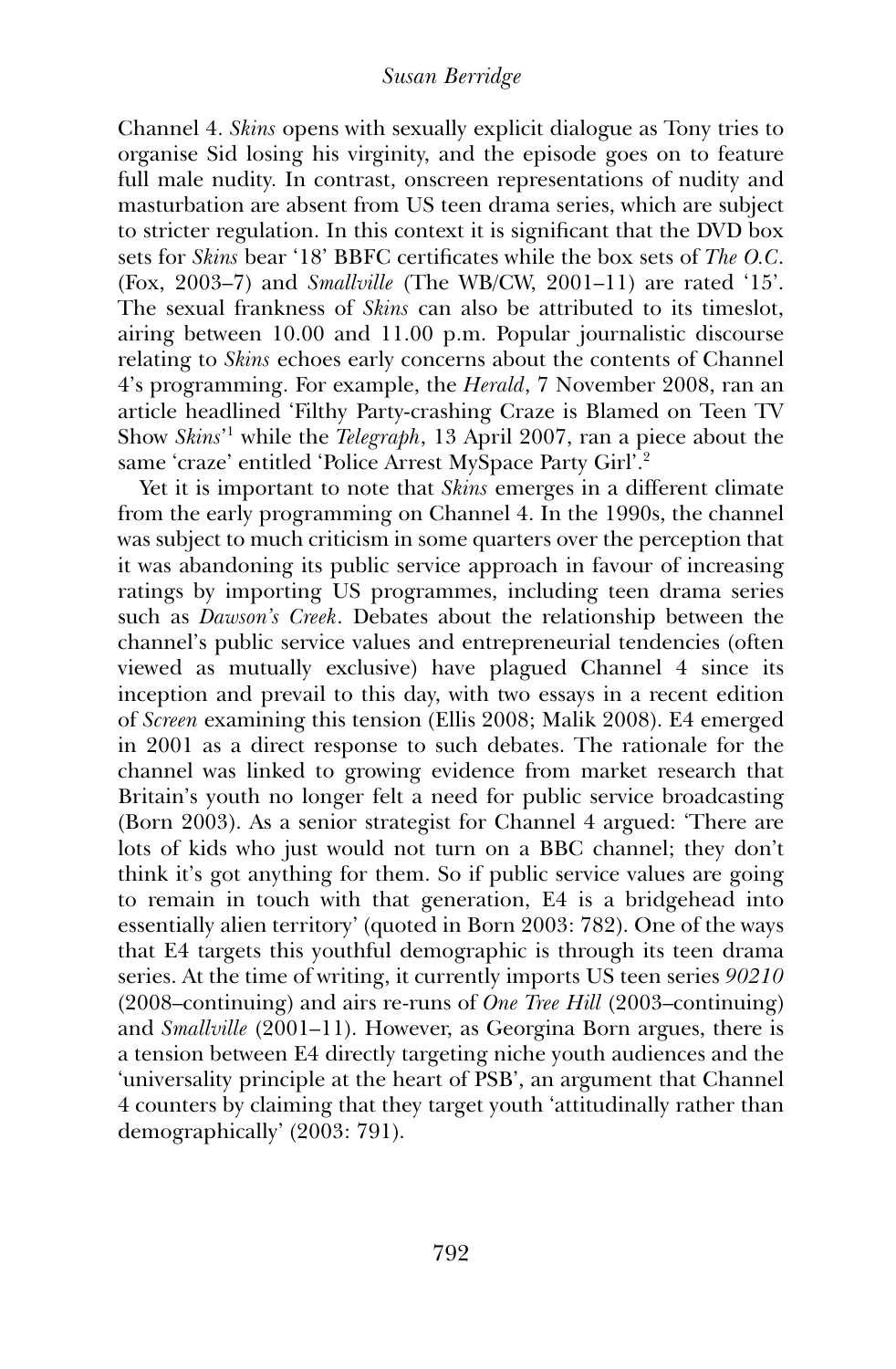## *'Doing it for the kids'?*

## Skins *' sexual cultures*

*Skins*, from the outset, established itself in direct opposition to the discursive construction of the teenager in need of guidance, as favoured by US teen drama series, by emphasising the intense independence of its nihilistic teenage characters and offering a frequent – and largely consequence-free – portrayal of underage drinking, drug use and promiscuous sex. It claimed to be free from a moralising adult agenda, as the following comment from Jamie Brittain, the twenty-something-year-old son of the father/son duo who created the programme, illustrates. In response to his father, Bryan Elsey, who was running ideas past him for a new teen series, he argued:

You should do something for kids; but not the usual crap. Get rid of all the moralising, the constant pumping rock music that old people seem to think kids like, the fantasy sequences, the flashbacks, the wobbly camera work, the middle aged portrayal of emotions, the stupid issue based stories, the crap voice-overs, the glammed up 20-something actors who play them. Get rid of all that shite and do something FUNNY instead. (Quoted in Elsey 2007)

Elsey elaborates further, pointing out that 'we're obsessed with drugs, with drinking, with sex. Young people accept these things as givens. Lecturing them is hopeless. Understanding them is impossible. You can only watch and wonder at how well the vast majority of them survive' (ibid.).

Elsey's suggestion that *Skins* offers an authentic, unmediated window into teenage life in Britain is reinforced by the production of the programme, which includes teenage voices on its writing team, and by its casting. The series features mainly amateur actors who, despite being highly attractive physically, are much less polished than their US counterparts and often have greasy hair, dirty clothes and spots. The promotional materials for the series also trade upon this notion of authenticity by connecting the series to the real world through *Skins*sponsored parties at nightclubs throughout Britain and by creating Facebook and Myspace profile pages for its characters. Debates about the authenticity of the series' representations also enter into popular journalistic discourses. Thus in a 2007 episode of *Charlie Brooker's Screenwipe* (BBC4, 2006–), British comedian Stewart Lee complained that the teenagers on *Skins* were overly 'confident, sassy and cool', and thus unrealistic. Conversely, Behrens argues that an 'authentic attitude' is 'everywhere in the *Skins* DNA' (2008: 229).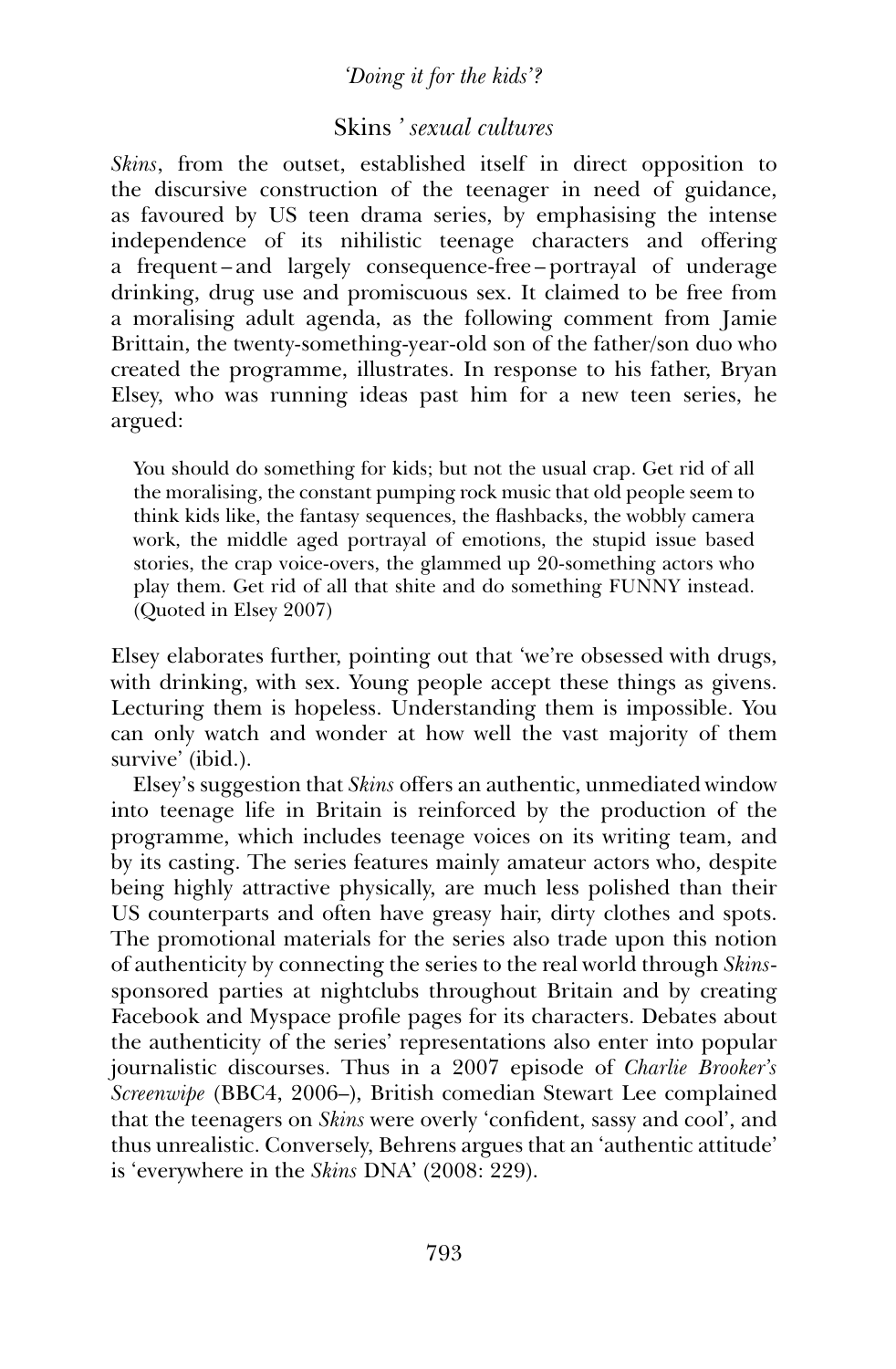The programme's claims of authenticity are often used to provide a justification or rationale for its representations of teenage life. In this way, it echoes arguments surrounding the depiction of social issues in British soap operas (see Geraghty 1995: 71–2). Yet where *Skins* differs considerably is in its rejection of didactic issue-led storylines in favour of portrayals of underage drinking, drug use and casual sex as everyday facts of teenage life about which nothing can be done. Indeed, the trailer for the first series capitalised upon the 'shock value' of the programme by depicting the teenage characters at a wild house party, drinking, taking drugs and having sex. Youthful exuberance is connoted and celebrated through fast-paced editing, colourful clothing and a soundtrack which uses the rebellious anthem of Gossip's 'Standing in the Way of Control'. It ends with a longshot of the teenagers passed out in a mass in the bed. Crucially, it is not teenage vulnerability or fallibility that is emphasised here, but rebellion, excitement and nihilism.

However, despite the creators' assertion that they are representing a version of teenage life that is free from an adult moral agenda, an analysis of depictions of gender and sexuality in the series reveals that in ideological terms it is fairly conservative and arguably very similar to the US series from which it attempts to distance itself. For example, despite the diversity of its ensemble cast, the dominant point of view presented in the series is that of the heterosexual white male, through Sid and Tony. Consequently the latter character has the most episodes devoted to him, while in interviews Brittain and Elsey claim that they based Sid and his father (Peter Capaldi) on themselves. (Perhaps unsurprisingly, then, Sid's father, although certainly not flawless, is the most well-rounded and sympathetic adult in the series.) The narrative also privileges Sid and Tony's relationships – both with each other and their girlfriends. By comparison, non-white and homosexual characters are marginalised, as demonstrated by the series' structure. Each episode is named after and follows a different member of the teenage cast. Notably, the only characters to share episodes are the Muslim Anwar (Dev Patel) and his homosexual friend Maxxie (Mitch Hewer).

This ideological conservatism is further illustrated by the programme's treatment of teenage sexuality in general. As noted in the introduction, *Skins* differs from US teen dramas in its heightened portrayal of the sexual activity of its teenagers. Yet, while the creators of *Skins* claim that the series is free from a moralising adult agenda, it is notable that, as in US teen dramas, teenage friendships and romantic relationships are emphasised and sexual encounters that take place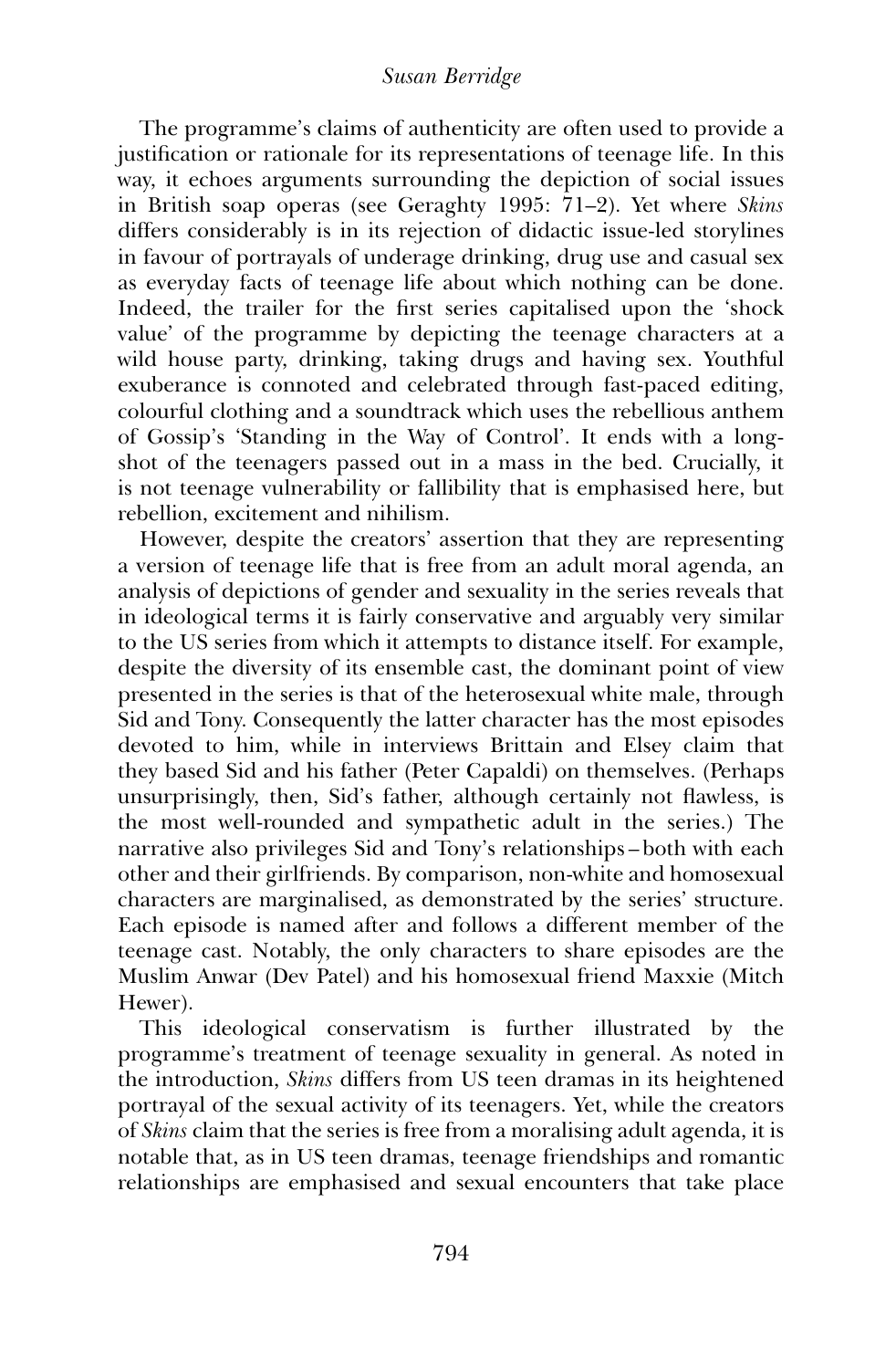within the context of monogamous rather than casual relationships are prioritised. Furthermore, the series' representations of teenage sexuality are distinctly gendered, as reflected by narratives which involve characters losing their virginity. Several of *Skins*' teens are sexually experienced before the diegetic world of the series begins. However, it is significant that of the virgins that do exist when the programme starts, females have much more to lose from engaging in sexual activity than males. For example, after central female teenager Jal (Larissa Wilson) finally has sex for the first time with her boyfriend Chris (Joe Dempsie), she soon discovers that she is pregnant. Moreover, the narrative frames the pregnancy very much as *her* problem – she withholds the information from Chris and turns to best friend Michelle (April Pearson) for help. This replicates the traditional notion that heterosexual intercourse is a woman's responsibility and perpetuates the stereotype of male sexuality as something that men cannot control. By contrast, the series' male virgins, Sid and Anwar, face no negative consequences after having sex for the first time. Instead they are portrayed as ever-ready and willing, regardless of whom their sexual partner is, thus replicating the dominant stereotype that male sexuality is unstoppable, natural and somehow detached from the male in question.

Such gendered differences surrounding the representation of teenage sexuality extend to other narratives involving one night stands and infidelity. When female characters in *Skins* engage in one night stands, it has little to do with active desire; rather, such encounters occur because they are drunk, unhappy or lonely. For example, when Cassie and Michelle have non-monogamous sexual experiences, these are closely followed by scenes showing them crying. By contrast, onenight stands involving male characters tend to be depicted as positive experiences and occur primarily because of active, male sexual desire, which is presented as uncontrollable and in need of release. This gendered inequality between representations of casual sex, embedded in the narrative organisation and characterisation of *Skins*, indicates a reluctance to depict female sexual desire as active and potentially pleasurable.

Significantly, the sexual culture of the series fits neatly with Michelle Byers' (2007) analysis of representations of teenage sexuality in the US teen drama series, *My So-Called Life* (ABC, 1994–5). Byers argues that these representations are gendered, with male characters' sexualities portrayed as fluid and flexible in contrast with the sexual agency of female characters, which almost always results in loss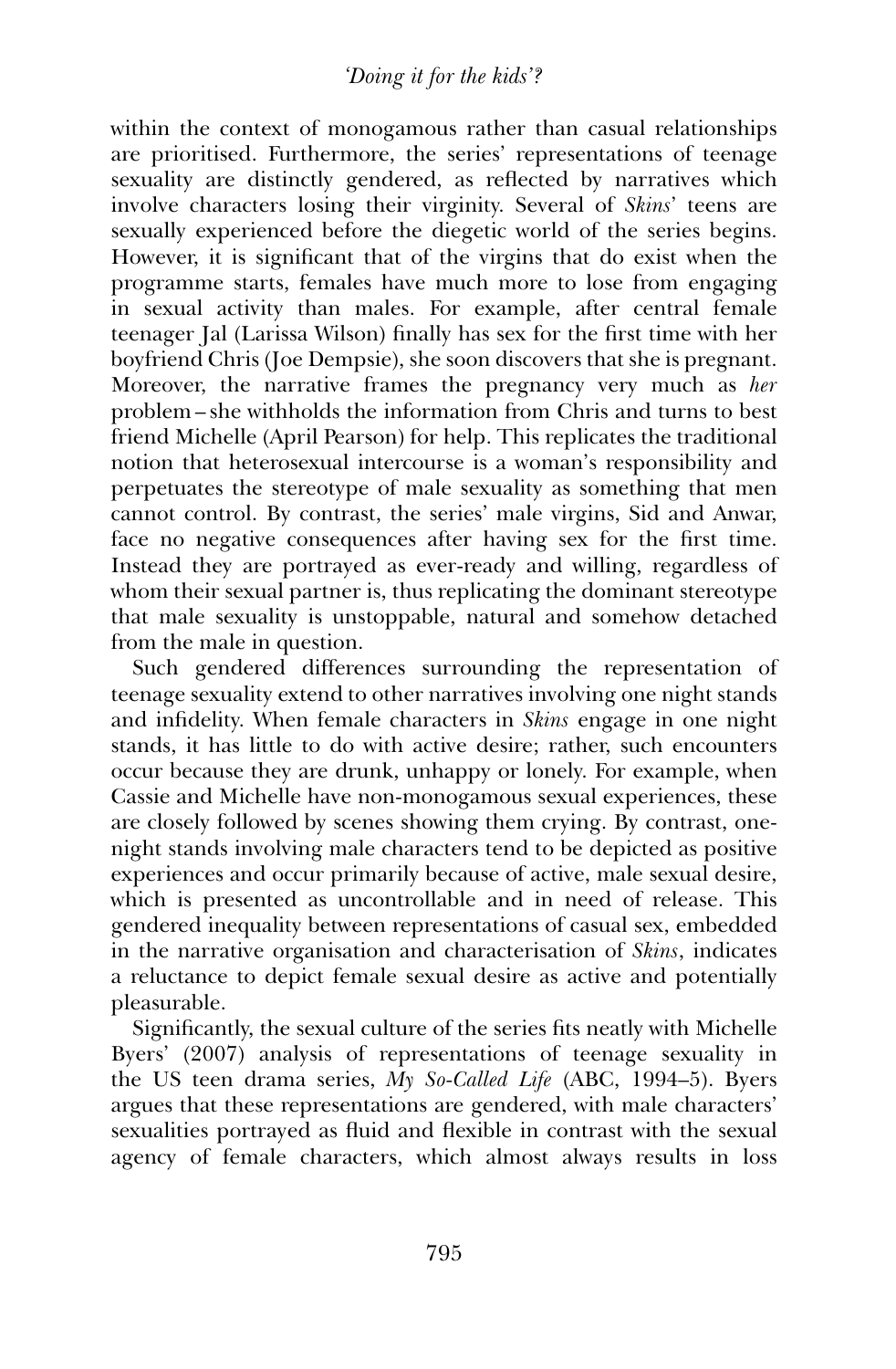(2007: 13). Although *Skins* seemingly celebrates teenage sexual activity as consequence-free, it is notable that the usual, conventional gendered sexual norms apply.

This interplay between, on the one hand, the series' construction of the teenager as highly independent and rebellious and teenage life as free from moral lessons to be learned, and, on the other, the conservative ideology at its centre, has key implications for narratives involving sexual violence and teenage sexual vulnerability. For example, the depiction of teenagers as sexually experienced, knowledgeable and confident means that their sexual victimisation is much rarer. This is illustrated by an episodic homophobic abuse narrative involving Maxxie ('Maxxie and Tony').

The episode opens comically with Maxxie's father Walter (wellknown comedian Bill Bailey) practising a dance routine to diegetic country music with his dog for an upcoming dog show. Overhead (and shot from below) six unsmiling teenage males lean over the railings of the housing estate where Maxxie lives, watching. Their inscrutable facial expressions, identical stances, similar heights and casual dress make it difficult to distinguish one from another, marking them as an imposing mass. The music fades as the camera cuts to Maxxie sauntering past the gang. Dressed in a pink and maroon striped t-shirt, a pale blue jacket and a gold necklace, he is othered from the outset.

The camera focuses on each boy as they turn to stare, laughing loudly and moving threateningly towards Maxxie while mocking him with homophobic dialogue. The music is no longer audible at this point, highlighting Maxxie's isolation, out of his father's sight. This is further highlighted by the framing: Maxxie is framed alone while the gang are grouped together. Yet throughout the volley of abuse, Maxxie remains silent and relaxed, an amused smile playing across his face, his hands thrust in his pockets. Humour further neutralises the threat as one of the boys' homophobic comments veers into homoeroticism when he describes explicitly Maxxie's sex life. Silence descends – the only audible sound the squawk of nearby seagulls – as the gang stare incredulously and confusedly at the boy's outburst.

Although Maxxie does become more fearful of the gang, his independence and, specifically, his sexual confidence (he has always been open and unapologetic about his sexuality from the outset of the series) have crucial implications for how the narrative unfolds. In homophobic abuse narratives in US series, perpetrators are rarely depicted and the solution to the 'problem' lies with the homosexual character. Once they 'come out', the threat disappears – but often the homosexual character also disappears (see Berridge 2012). By way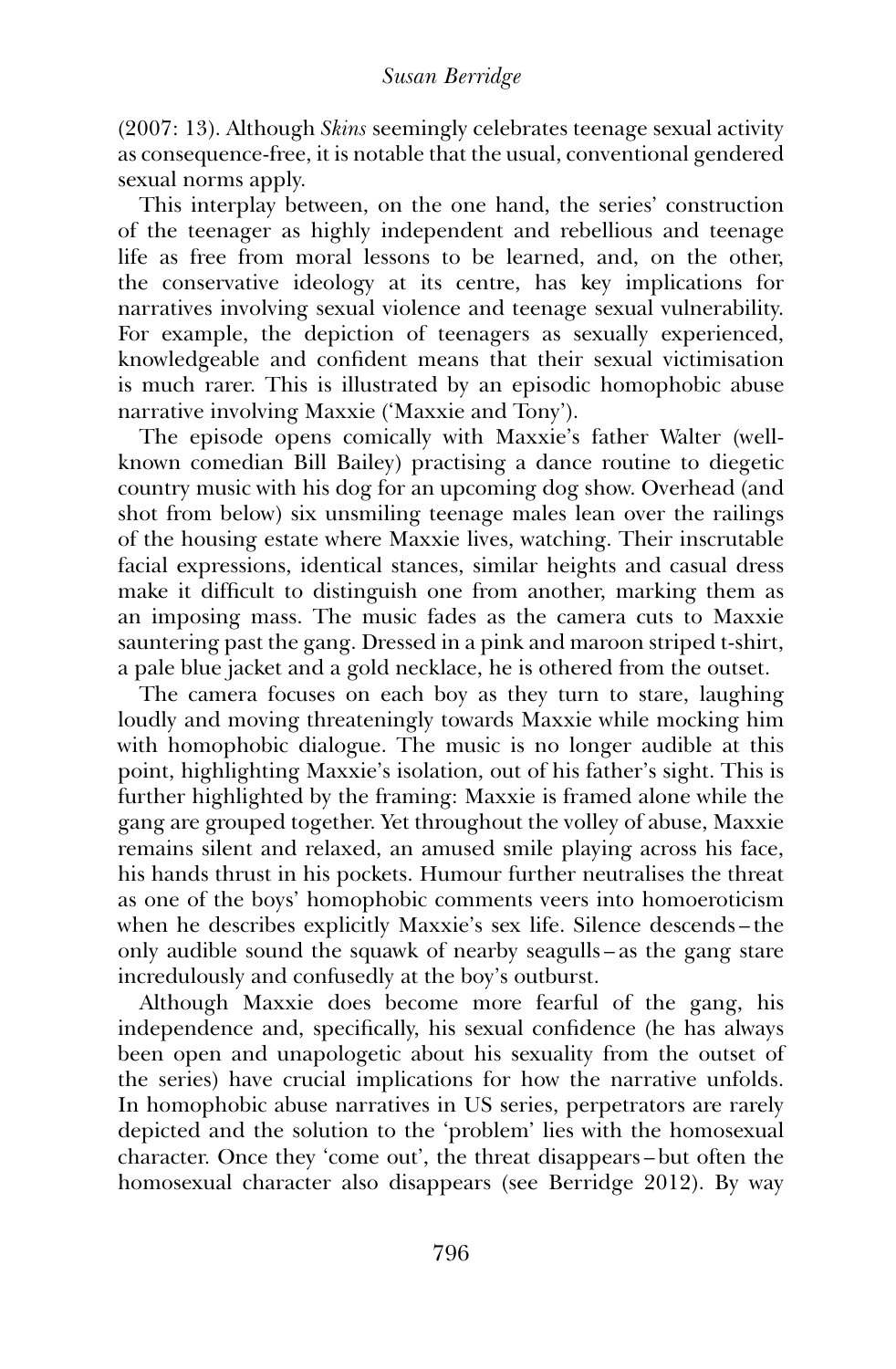of contrast, in this episode of *Skins* homophobic abuse operates as a catalyst for Maxxie and Dale (Matthew Hayfield) – the only one of the gang to be given a name and (partial) back-story – to kiss each other.

Towards the end of the episode, the abuse becomes physical when Maxxie is chased by the gang outside a party in the woods. Threat is established by the shadowy lighting and fast-paced, non-diegetic music, the beats intensifying the sense of urgency as Maxxie tries to escape. Suddenly he is whipped out of the frame as Dale wrestles him to the ground and kisses him; the positioning suggests Dale's power, but again Maxxie looks more confused than fearful. Indeed, he laughs, raising himself up to rest on his elbows, and explains: 'Dale, you can't just treat me like shit and then just . . . just . . . ah, fuck it!' before kissing him back. Maxxie's exclamation of 'fuck it' is significant here, echoing the motto of his friend Chris, who is arguably the most nihilistic of the teenage cast. Indeed, the nihilistic attitude that underpins the series more generally makes it difficult to take sexual violence seriously. Thus despite Maxxie's initial fear while running from the gang, his sexual confidence ultimately renders him more in control and powerful than the still-closeted and self-loathing Dale.

Another episode from the first series ('Effy'), this time involving the threat of rape, further illustrates the ambivalent portrayal of teenage sexual violence. In this storyline, Tony's younger sister Effy (Kaya Scodelario) is taken to a house-party and drugged by a group of male teens led by marginal character Josh (Ben Lloyd Hughes), as revenge for Tony taking (consensual) nude photos of Josh's sister. Josh then issues Tony with an ultimatum: he will call an ambulance for Effy only if Tony has sex with her. Once again, the teenagers' hedonistic lifestyle has crucial implications for the way that the narrative unfolds. Although younger than the other characters in the series, Effy is portrayed as incredibly wild. In the pilot episode, Tony is forced to cover for her with their parents when she sneaks out late at night dressed in highly revealing clothing. (She returns only at breakfast the next morning.) As Effy is a peripheral character, the narrative rarely focuses on where she goes, establishing her as a mysterious figure, and this is heightened by the fact that she refuses to speak. The episode emphasises Effy's nihilistic behaviour: she sexually propositions an elderly man on the bus, goes to a party at a warehouse, and kisses and takes drugs with a random boy. Even when Josh later injects her with more drugs, she does not protest. As with the homophobic abuse narrative, this behaviour ultimately detracts from the violence inflicted upon her. Indeed, what is striking about this episode is that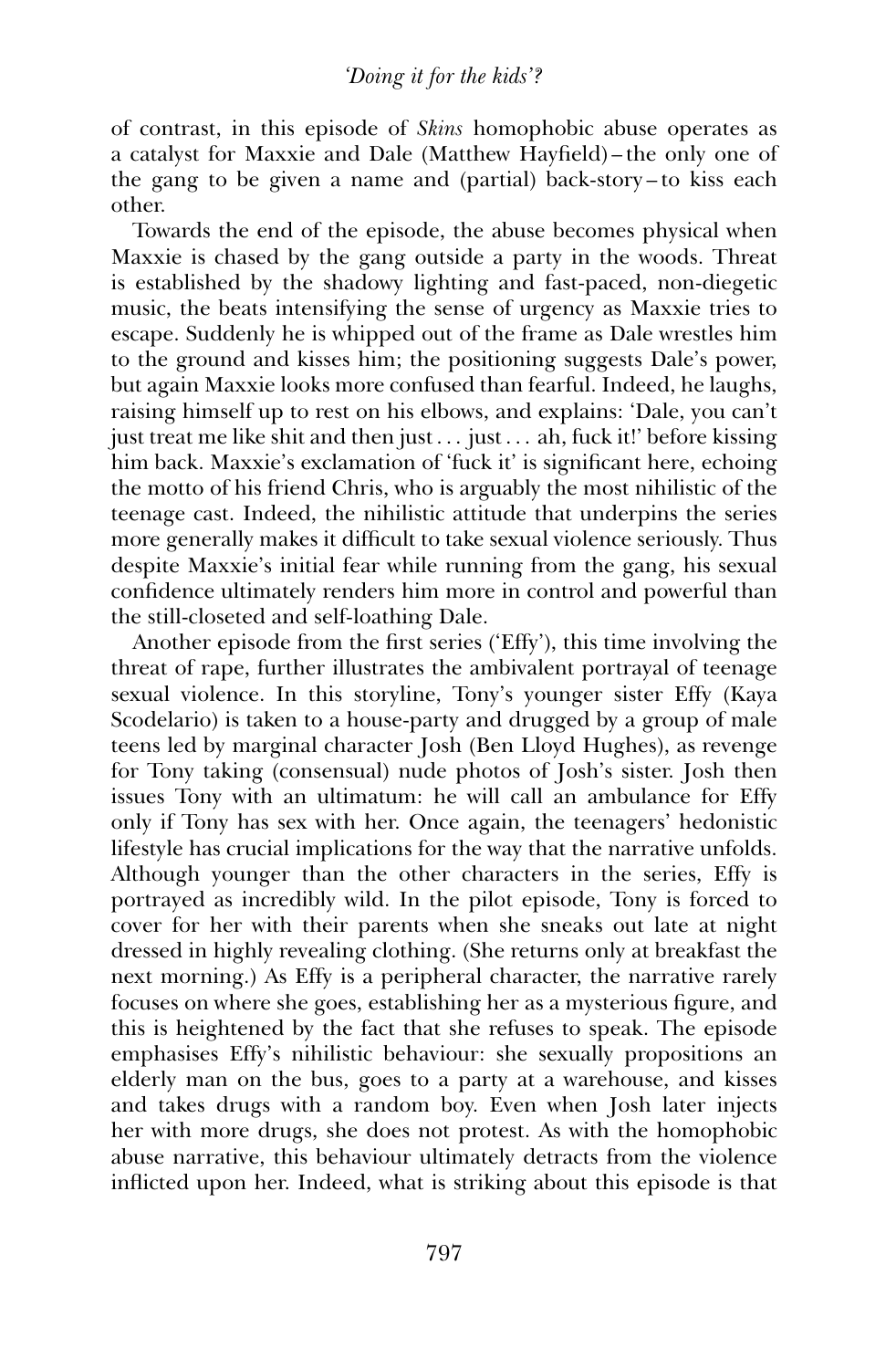the narrative dwells for some time on Effy's actions before she is drugged, emphasising what she was wearing, drinking and doing at the time of the drugging.

The narrative scrutiny of Effy is notable when compared to the treatment of Maxxie, whose behaviour leading up to the homophobic attack is not dwelled upon. Again, this perpetuates the stereotype that women are more responsible for their sexual actions than are males. And yet, reflecting the series' ambivalent mix of nihilism and conservatism (unlike the didacticism of US teen drama series), the narrative does not necessarily operate as a warning about Effy's behaviour. She is visually and narratively marginalised after passing out, and so there is no sense that she learns a lesson about the possible consequences of her wild behaviour. Indeed, in the few seconds of screen time Effy is afforded following her being drugged and 'attacked', she appears to feel no anger or any other emotion whatsoever, in keeping with her general state of blank, speechless composure.

The narrative does, however, provide a warning to Effy's brother, Tony. Sexual violence here is framed in relation to Tony's character development and is part of a long chain of events that highlight his (sexually) manipulative behaviour – including verbally bullying and cheating on his girlfriend and taunting Sid. Thus the sexual violence narrative focuses predominantly on Tony and is interwoven with other storylines involving his friends excluding him from their social activities, further highlighting the effects of his domineering behaviour. After rescuing Effy from Josh, Tony mutters to Sid that 'it's all my fault', and in the car on the way to the hospital the camera lingers on a close-up of his sad and shocked facial expression. Effy is largely obscured and the following episodes place little emphasis on the aftermath of the attack on her. Instead, the series finale in the following episode focuses on Tony trying to make amends for his previous behaviour.

Both of these storylines featuring sexual violence are less about the relationship between normative constructions of gendered sexuality and violence than about issues of personal identity; thus they fail to connect sexual violence to the broader gendered social structures that enable and permit this abuse. In this way – and despite the creators' wishes to establish *Skins* as the antithesis to these programmes – the series' sexual representations are ultimately similar to those in US series (see Berridge 2010). However, this emphasis on the personal cannot simply be attributed to the wider teen drama series genre.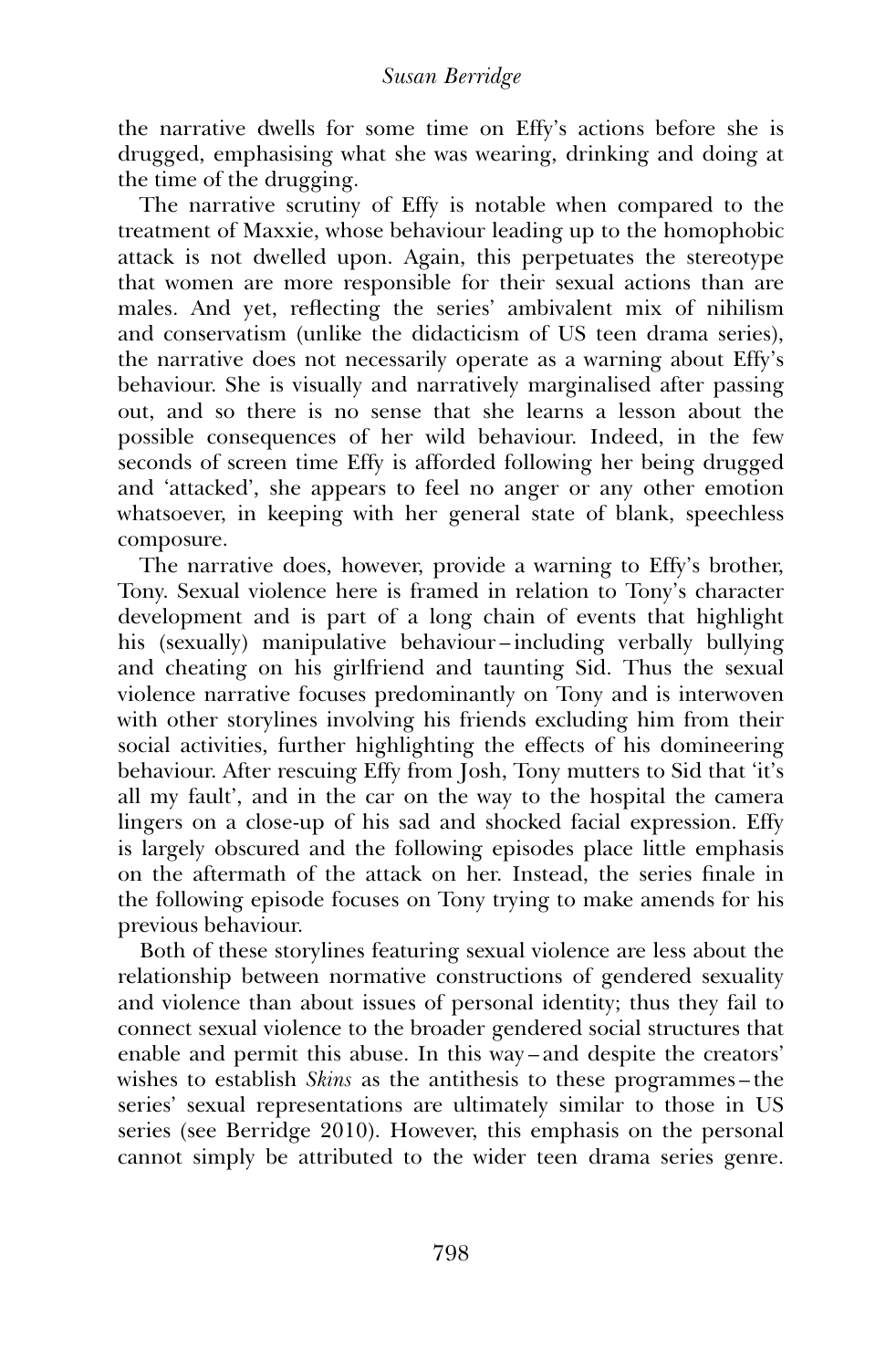Rather, it stems from the particular series' structure of *Skins*, which focuses on a different character each week. In this context, sexual violence narratives are embedded within episodes about individual teenagers and issues concerning their personal identity – so that in 'Effy', for example, the sexual violence narrative operates in order to further Tony's character development.

The overall ethos of *Skins* further complicates straightforward ideological readings of sexual violence in the programme. The nihilistic sensibility that underpins the series' teenage characters – a sensibility that can be traced back to the history of youth programming that the programme emerges from as well as its position on E4 – obscures the seriousness of the sexual violence committed upon them. Thus Maxxie quickly excuses Dale's behaviour in favour of kissing him, while Effy is obscured altogether following her drugging. This makes it difficult to take seriously these representations of sexual violence, or to discern any clear, didactic stance on this abuse. The eschewal of didacticism reflects Elsey's assertion that 'lecturing [young people] is hopeless'.

What is striking, however, is that the first two series of *Skins* feature narratives involving sexual violence in the first place. These are storylines that, across the genre more widely, would typically operate in order to highlight the sexual vulnerability of the liminal teenage stage. The discursive construction of the British teenager as independent and sexually confident affects how these narratives unfold, but their very presence hints at a desire by the series' creators and writers to engage with important and serious social issues that have resonance with young viewers. On the other hand, situating these narratives of sexual violence in relation to the wider sexual culture of the series exposes the more conservative ideologies underpinning the series. Recurring storylines around teenage sexuality are heavily gendered, perpetuating the dominant myth of male sexuality as natural and unstoppable, while reinforcing the idea that females are more responsible for their sexual actions than are males. Ultimately, this suggests that *Skins* might not be 'doing it for the kids' after all.

#### **Notes**

<sup>1.</sup> < http ://www.herald.ie/national-news/filthy-partycrashing-craze-isblamed-on-teentv-show-skins-1527212.html  $>$  (accessed 6 November 2009).

<sup>2.</sup> < http ://www. telegraph. co.uk/news/uknews/1548483/Police-arrest-MySpace-party girl.html > (accessed 6 November 2009).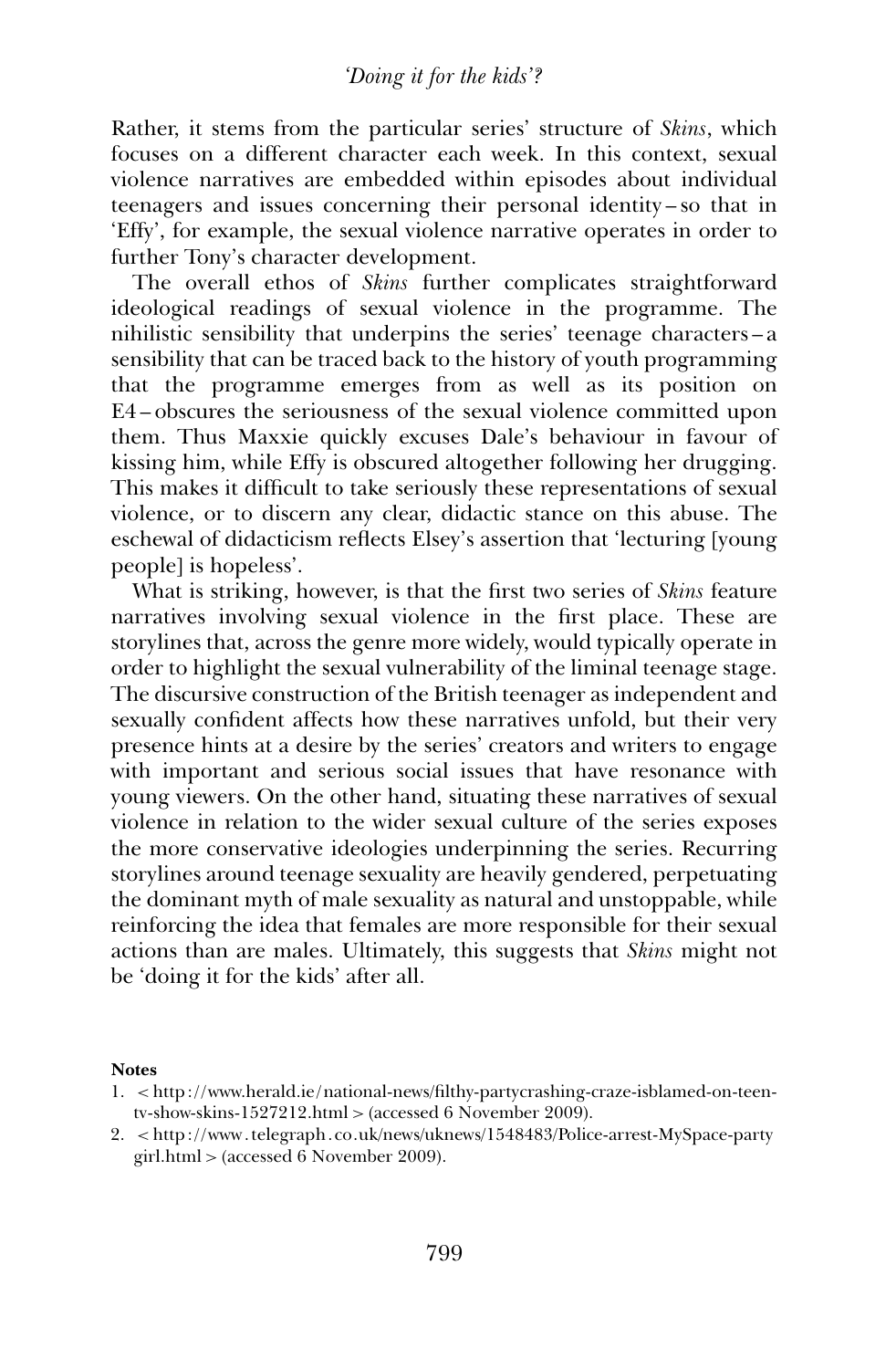#### **References**

- Arthurs, J. (2004), *Television and Sexuality: Regulation and the Politics of Taste*, Maidenhead: Open University Press.
- Behrens, E. (2008), 'Skin deep', in *Channel 4 at 25*, London: Cultureshock Media, pp. 229–32.
- Berridge, S. (2010), 'Serialised Sexual Violence in Teen Television Drama Series', unpublished PhD thesis, University of Glasgow.
- Berridge, S. (2012), 'Raised voices: homophobic abuse as a catalyst for coming out in US teen television drama series', in K. Ross (ed.), *The Handbook of Gender*, *Sex and Media*, Chichester: Wiley-Blackwell, pp. 313–25.
- Bidisha (2008), 'It started with a kiss', in *Channel 4 at 25*, London: Cultureshock Media, pp. 314–16.
- Born, G. (2003), 'Strategy, positioning and projection in digital television: Channel Four and the commercialization of public service broadcasting in the UK', *Media Culture and Society*, 25: 6, pp. 773–99.
- Byers, M. (2007), 'Gender/sexuality/desire: subversion of difference and construction of loss in adolescent drama of *My So-Called Life*', in M. Byers and D. Lavery (eds), *Dear Angela: Remembering* My So-Called Life, Lanham, MD: Rowman & Littlefield, pp. 13–34.
- Doherty, D., Morrison, D. and Tracey, M. (1988), *Keeping Faith: Channel Four and its Audience*, London: John Libbey.
- Ellis, J. (2008), 'What did Channel 4 do for us? Reassessing the early years', *Screen*, 49: 3, pp. 331–42.
- Elsey, B. (2007), 'Introduction to *Skins*', *Skins Online*, 14 September, < http:// skinsonline.blogspot.co.uk/2007/09/introduction-to-skins-by-bryan-elsey.html > .
- Geraghty, C. (1995), 'Social issues and realist soaps: a study of British soaps in the 1980s/1990s', in R. C. Allen (ed.), *To Be Continued . . . Soap Operas Around the World*, London: Routledge, pp. 66–80.
- Harvey, S. (1994), 'Channel 4 Television: from Annan to Grade', in S. Hood (ed.), *Behind the Screens: The Structure of British Television in the Nineties*, London: Lawrence & Wishart, pp. 92–117.
- Hobson, D. (2008), *Channel 4: The Early Years and the Jeremy Isaacs Legacy*, London: I. B. Tauris.
- Lury, K. (2001), *British Youth Television: Cynicism and Enchantment*, Oxford: Clarendon Press.
- Malik, S. (2008), ' "Keeping it real'': the politics of Channel 4's multiculturalism, mainstreaming and mandates', *Screen*, 49: 3, pp. 343–53.
- Moseley, R. (2001), 'The teen series', in G. Creeber (ed.), *The Television Genre Book*, London: BFI, pp. 41–3.
- Moseley, R. (2007), 'Teenagers and television drama in Britain, 1968–1982', in H. Wheatley (ed.), *Re-viewing Television History: Critical Issues in Television Historiography*, London: I. B. Tauris, pp. 184–97.
- Osgerby, B. (2004), "So who's got time for adults!": femininity, consumption and the development of teen TV – from *Gidget* to *Buffy*', in G. Davis and K. Dickinson (eds), *Teen TV: Genre*, *Consumption and Identity*, London: BFI, pp. 71–86.
- Sawyer, M. (2008), 'In the beginning was . . . *The Tube*', in *Channel 4 at 25*, London: Cultureshock Media, pp. 226–8.